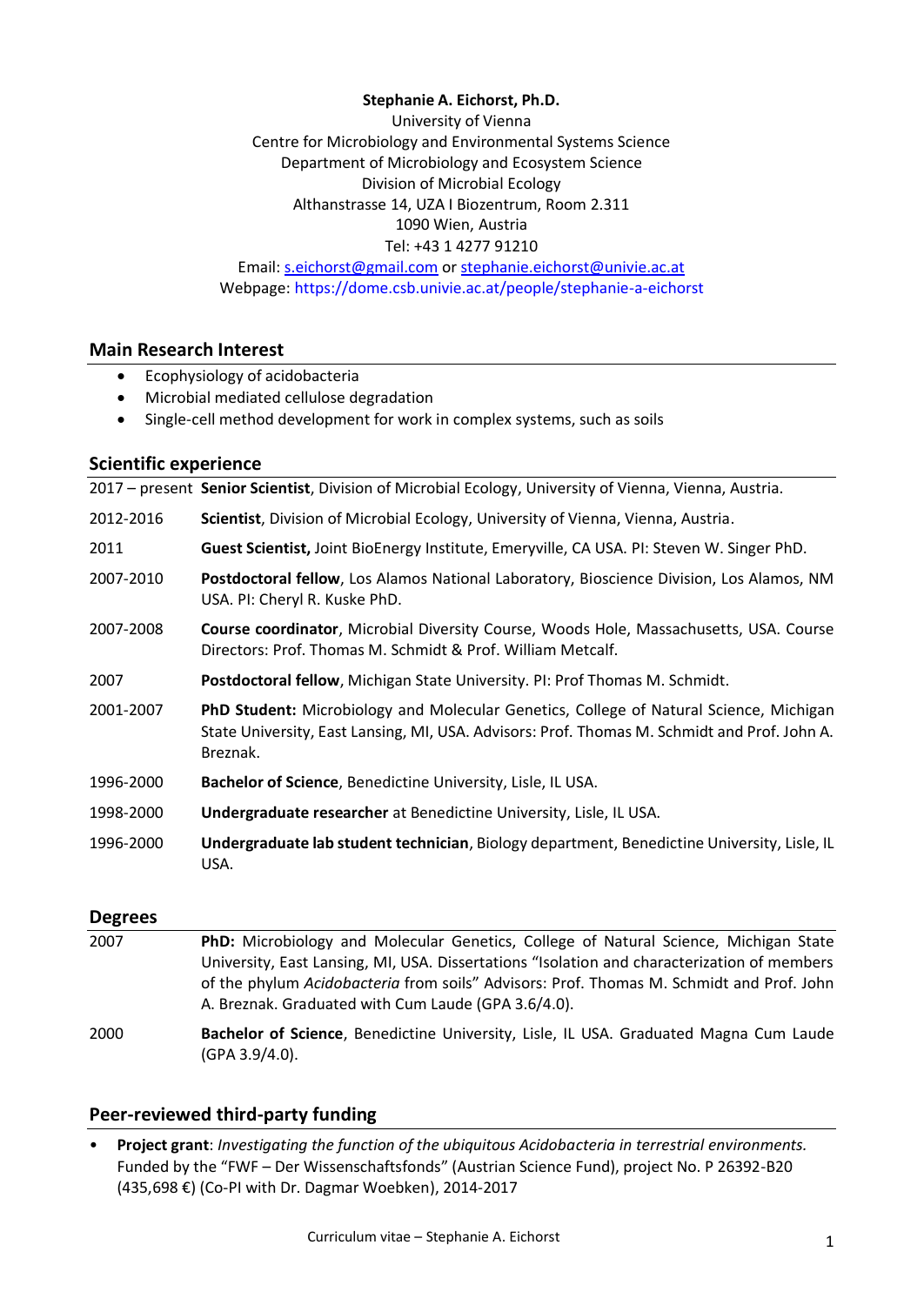- **Project grant**: *A functional approach to understand active non-symbiotic diazotrophs in soil*. Funded by the "FWF – Der Wissenschaftsfonds" (Austrian Science Fund), project No. P 25700- B20 (448,751 €) (Co-PI with Dr. Dagmar Woebken), 2013-2016
- **Project grant**: *NanoSIMS enabled approach to understand bacterial and fungal cellulose degraders in soils*. Marie Curie International Incoming Fellowship (IIF), fellow Dr. Stephanie A. Eichorst. Funded by Marie Curie FP7 (EU), project No. 300807 (180,191 €) (Host: Prof. Michael Wagner), 2012-2014
- **Community Sequencing Proposal,** Joint Genome Institute. *Populating the branches of the Phylum Acidobacteria with relevant soil strains*, 2010.
- **Kellogg Biologicla Station Long Term Ecological Reasearch Grant.** (\$1,200), 2003.
- **Howard Hughes Medical Institute** (HHMI) Undergraduate Summer Research Award, Benedictine University, Lisle, IL, 1998-1999.

# **Other scientific activities**

| Ad-hoc reviewer:      | Applied and Environmental Microbiology, FEMS Microbiology Ecology, Canadian<br>Journal of Microbiology, Microbial Ecology, Environmental Microbiology,<br>International Journal of Systematic and Evolutionary Microbiology, Frontiers in<br><b>Terrestrial Microbiology</b> |
|-----------------------|------------------------------------------------------------------------------------------------------------------------------------------------------------------------------------------------------------------------------------------------------------------------------|
| <b>Review Editor:</b> | <b>Frontiers in Terrestrial Microbiology</b>                                                                                                                                                                                                                                 |

# **Academic prizes and awards**

| 2012 | Marie Curie FP7 (EU), NanoSIMS enabled approach to understand bacterial and fungal                      |
|------|---------------------------------------------------------------------------------------------------------|
|      | cellulose degraders in soils. Marie Curie International Incoming Fellowship (IIF) (180,191 $\epsilon$ ) |
| 2007 | Michigan State University, Rudolph Hugh Scholarship for academic achievement (\$2000)                   |

# **Invited presentations**

| 2011       | Department of Energy, Joint BioEnergy Institute, Emeryville, CA, USA                 |
|------------|--------------------------------------------------------------------------------------|
| 2010       | Los Alamos National Laboratory, Bioscience Division, Los Alamos, NM, USA             |
| 2009       | Argonne National Laboratory First Annual Soil Metagenomics Workshop, Argonne, IL USA |
| 2007       | Los Alamos National Laboratory, Bioscience Division, Los Alamos, NM, USA             |
| 2007, 2008 | Microbial Diversity Course, Marine Biological Laboratory, Woods Hole, MA, USA        |

# **Publications**

Until now I have published 28 papers in peer-reviewed journals and two book chapters, which were cited >1200 times. Current "h-index" of 16 (ResearcherID, November 2020) or 17 (Google scholar, November 2020).

# **2020**

Giguere AT\*, **Eichorst SA\*,** Meier DV, Herbold CW, Ricther A, Greening C, Woebken D. 2020. Acidobacteria are active and abundant members of diverse atmospheric  $H_2$ -oxidizing communities detected in temperate soils. *The ISME J.* {doi/10.1038/s41396-020-00750-8}. \*denotes co-first authors.

**Eichorst SA**, Trojan D, Huntemann M, Clum A, Pillay M, Palaniappan K, Varghese N, Mikhailova N, Stamatis D, Reddy TBK, Daum C, Goodwin LA, Shapiro N, Ivanova N, Kyrpides N, Woyke T, Woebken D. 2020. One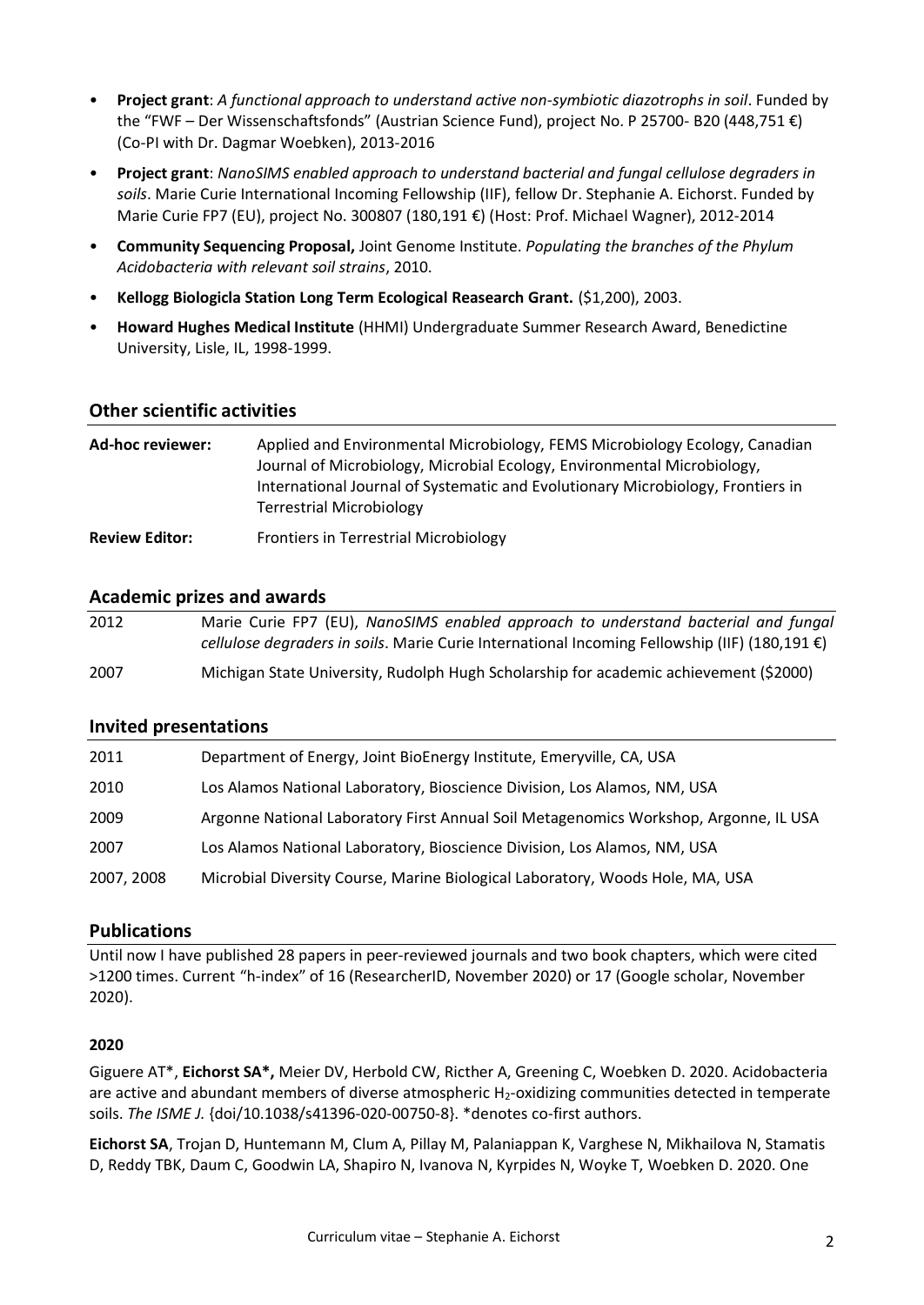complete and seven draft genome sequences of subdivision 1 and 3 *Acidobacteria* isolated from soil. *Microbiology Resource Announcement*. 9:e01087-19.

Alteio LV, Schulz F, Seshadri R, Varghese N, Rodriguez-Reillo W, Ryan E, Goudeau D, **Eichorst SA,** Malmstrom RR, Katz LA, Blanchard JL, Woyke T. Complementary metagenomic approaches improve reconstruction of microbial diversity in a forest soil. *mSystems*. 5:e00768-19.

## **2019**

Zheng Q, Hu Y, Zhang S, Noll L, Böckle T, Dietrich M, Herbold CW, **Eichorst SA**, Woebken D, Richter A, Wanek W. 2019. Soil multifunctionality is affected by the soil environment and by microbial community composition and diversity. *Soil Biology and Biochemistry*. 136:107521.

Gorka S, Dietrich M, Mayerhofer W, Gabriel R, Wiesenbauer J, Martin V, Zheng Q, Imai B, Prommer J, Weidinger M, Schweiger P, **Eichorst SA**, Wagner M, Richter A, Schintlmeister A, Woebken D, Kaiser C. 2019. Rapid transfer of plant photosynthates to soil bacteria via ectomycorrhizal hyphae and its interaction with nitrogen availability. *Frontiers in Microbiology.* 10:1-20.

#### **2018**

Angel R, Nepel M, Panhölzl C, Schmidt H, Herbold CW, **Eichorst SA**, Woebken D. 2018. Evaluation of primers targeting the diazotroph functional gene and development of NifMAP – a bioinformatics pipeline for analyzing *nifH* amplicon data. *Frontiers in Microbiology* 9:1-15.

Hausmann B, Pelikan C, Herbold CW, Köstlbacher S. Albertsen M, **Eichorst SA**, Glavina Del Rio T, Huemer M, Nielsen PH, Rattei T, Stingl U, Tringe SG, Trojan D, Wentrup C, Woebken D, Pester M, Loy A. 2018. Peatland *Acidobacteria* with a dissimilatory sulfur metabolism. *The ISME Journal* 12:1729-1742.

**Eichorst SA**, Trojan D, Roux S, Herbold C, Rattei T, Woebken D. 2018. Genomic insights into the Acidobacteria reveal strategies for their success in terrestrial environments. *Environmental Microbiology* 20:1041-1063.

Kolinko S. Wu YW, Tachae F, Denzel E, Hiras J, Gabriel R, Bäcker N, Chan LJG, **Eichorst SA**, Frey D, Chen Q, Azadi P, Adams PD, Pray TR, Tanjore D, Petzold CJ, Gladden JM, Simmons BA, Singer SW. 2018. A bacterial pioneer produces cellulase complexes that persiste through community succession. *Nature Microbiology* 3(1): 99-104.

Angel R, Panhölzl C, Gabriel R, Herbold C, Wanek W, Richter A, **Eichorst SA**, Woebken D. 2018. Application of stable-isotope labeling techniques for the detection of active diazotrophs. *Environmental Microbiology* 20:44-61.

# **2017**

**Eichorst SA,** Trojan D, and Woebken D. 2017. *Terriglobus*. In Bergey's Manual of Systematics of Archaea and Bacteria. (eds W.B. Whitman, F. Rainey, P. Kämpfer, M. Trujillo, J. Chun, P. DeVos, B. Hedlund and S. Dedysh). doi[:10.1002/9781118960608.gbm00003.pub2](https://doi-org.uaccess.univie.ac.at/10.1002/9781118960608.gbm00003.pub2)

#### **2016**

Spohn M, Pötsch EM, **Eichorst SA,** Woebken D, Wanek W, Richter A. 2016. Soil microbial carbon use efficiency and biomass turnover in a long-term fertilization experiments in a temperate grassland. *Soil Biology and Biochenmistry*. 97: 168-175.

Hiras J, Wu YW, **Eichorst SA**, Simmons BA, Singer SW. 2016. Refining the phylum Chlorobi by resoloving the phylogeny and metabolic potential of the representative of a deeply branching, uncultivated lineage. *The ISME Journal* 10(4): 833-845.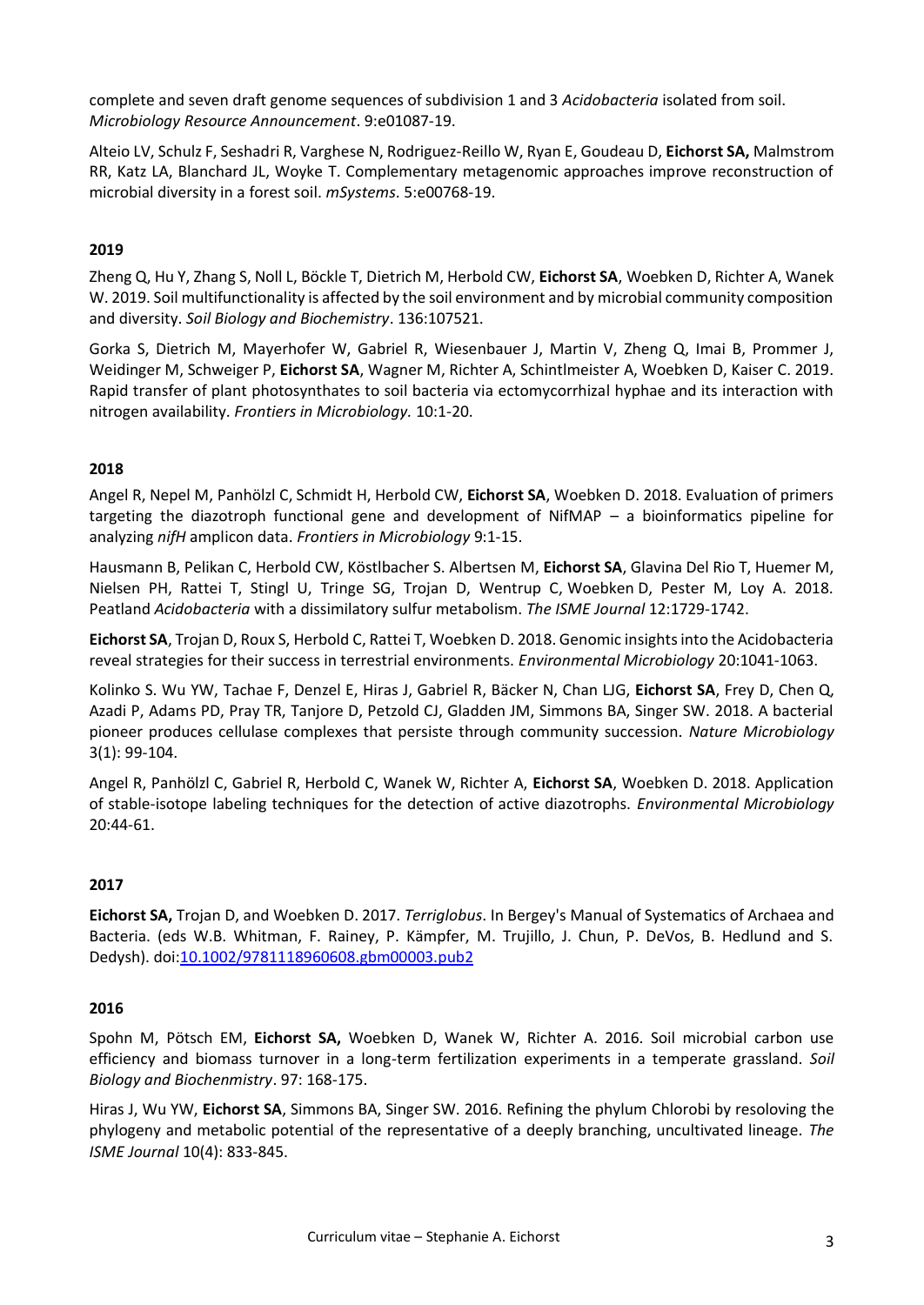#### **2015**

**Eichorst SA,** Strasser F, Woyke T, Schintlmeister A, Wagner M, Woebken D. 2015. Advancements in the application of NanoSIMS and Raman microspectroscopy to investigate the activity of microbial cells in soils. *FEMS Microbiology Ecology:* 91(10); pii: fiv106.

Hiras J\*, Wu YW\*, **Eichorst SA**, Simmons BA, Singer SW. 2015. Refining the phylum *Chlorobi* by resolving the phylogeny and metabolic potential of the representative of a deeply branching, uncultivated lineage. The *ISME Journal,* 10(4): 833-845. \*denotes co-first authorship

Wu Y, Joshua C, **Eichorst SA,** Gladden JM, Simmons BA, Singer SW. 2015. Genomic analysis of xylose metabolish in members of the Deinococcus-Thermus phylum from thermophilic biomass-deconstructing bacterial consortia. *Bioenergy Research.* 8(3): 1031-1038.

## **Before 2014**

**Eichorst SA,** Joshua C, Sathitsuksanoh N, Singh S, Simmons BA, Singer SW. 2014. Substrate-specific development of thermophilic bacteria consortia using chemically pretreated switchgrass. *Applied and Environmental Microbiology*. 80(23): 7423-7432.

Berthrong S, Yeager CM, Gallegos-Graves L, Steven B, **Eichorst SA**, Jackson RB and Kuske CR. 2014. Nitrogen fertilization has a stronger effect on soil N-fixing bacterial communities than elevated atmosphere  $CO<sub>2</sub>$ . *Applied and Environmental Microbiology*. 80(10): 3103-3112.

**Eichorst SA,** Varanasi P, Stalvia V, Zemla M, Auer M, Singh S, Simmons BA, Singer SW. 2013. Community dynamics of cellulose-adapted thermophilic bacterial consortia. *Environmental Microbiology. 15(9): 2573- 2587.*

**Eichorst SA** and Kuske CR. 2012. Identification of cellulose-responsive bacterial and fungal communities in geographically and edaphically different soils by using stable isotope probing. *Applied and Environmental Microbiology* 78:2316-2327.

Gladden JM, **Eichorst SA,** Hazen TC, Simmons BA, Singer SW. 2012. Substrate perturbation alters the glycoside hydrolase activities and community composition of switchgrass-adapted bacterial consortia. *Biotechnology and Bioengineering.* 109(5): 1140-1145.

Dunbar JM, **Eichorst SA,** Gallegos-Graves L, Silva S, Xie G, Hengartner NW, Evans RD, Hungate BA, Jackson RB, Megonigal JP, Schadt CW, Vilgalys R, Zak DR, Kuske CR. 2012. Common bacterial responses in six ecosystems exposed to ten years of elevated atmospheric carbon dioxide. *Environmental Microbiology.* 14:1145-1158.

Gans JD, Dunbar J, **Eichorst SA,** Gallegos-Graves L, Wolinksky M, Kuske CR. 2012. A robust platform for design of PCR-based nucleic acid assays applied to the construction of *Acidobacteria* group 1-specific assays. *Nucleic Acids Research* 40(12), e96.

Liu KL, Porras-Alfaro A, Kuske CR, **Eichorst SA,** Xie G. 2012. Accurate, rapid taxonomic classification of fungal large-subunit rRNA genes. *Applied and Environmental Microbiology* 78:1523-1533.

**Eichorst SA,** Kuske CR, Schmidt TM. 2011. Influence of plant polymers on the distribution and cultivation of bacteria in the phylum *Acidobacteria*. *Applied and Environmental Microbiology* 77:586-596.

Challacombe JF, **Eichorst SA,** Hauser L, Land M, Xie G, Kuske CR. 2011. Biological consequences of ancient gene acquisition and duplication in the large genome of *Candidatus* Solibacter usitatus Ellin6076. *PLoS One.* 6(9): e24882.

**Eichorst SA,** Breznak JA, Schmidt TM. 2007. Isolation and characterization of bacteria from soil that define *Terriglobus* gen. nov., in the phylum *Acidobacteria. Applied and Environmental Microbiology* 73:2708-2717.

Stevenson BS, **Eichorst SA,** Schmidt TM, Breznak JA. 2004. New strategies for cultivation and detection of previously uncultured microbes. *Applied and Environmental Microbiology.* 70(8): 4748-4755.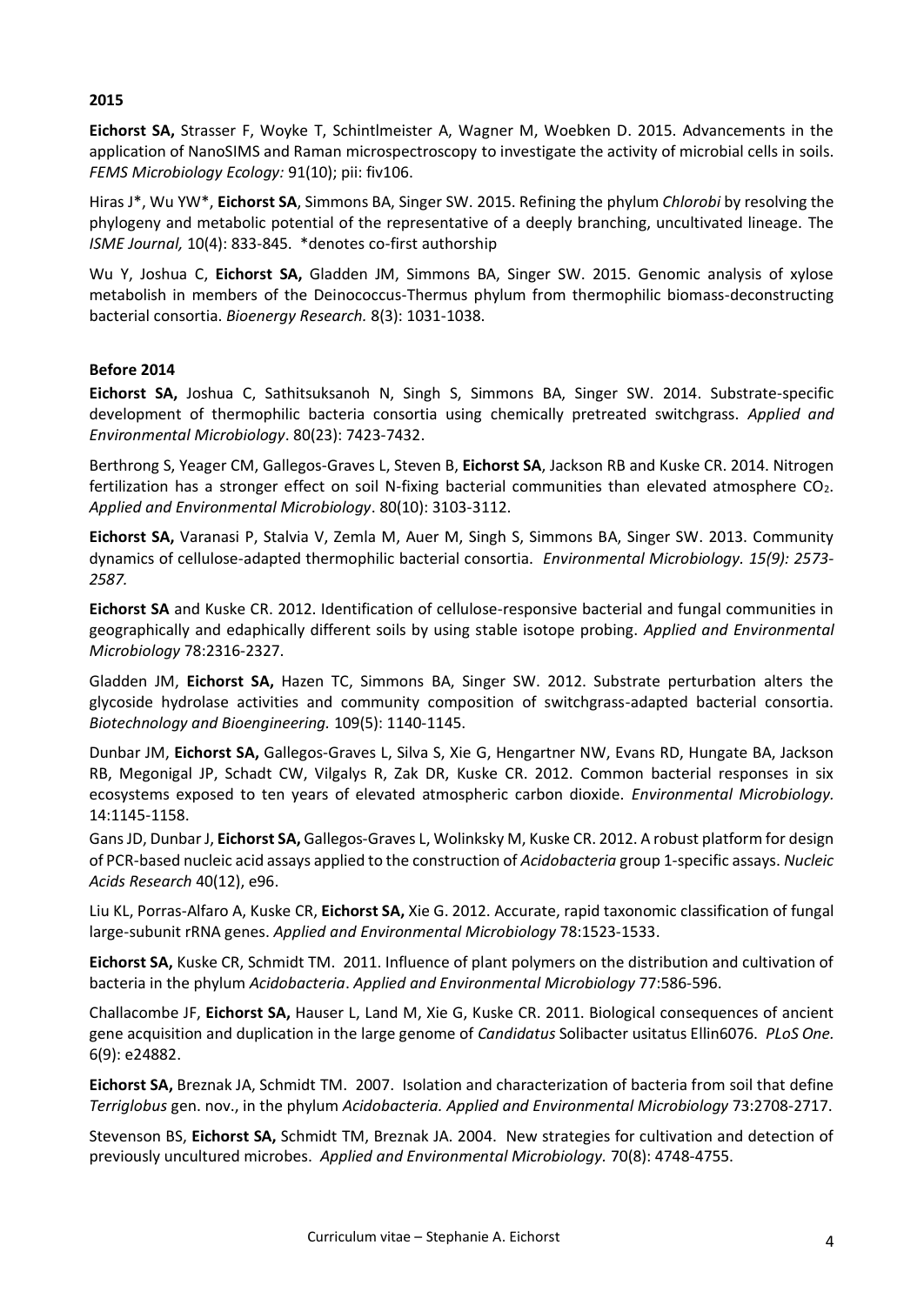# **Book chapters and other publications**

**Eichorst SA,** Trojan D, and Woebken D. 2017. *Terriglobus*. In Bergey's Manual of Systematics of Archaea and Bacteria. (eds W.B. Whitman, F. Rainey, P. Kämpfer, M. Trujillo, J. Chun, P. DeVos, B. Hedlund and S. Dedysh). doi[:10.1002/9781118960608.gbm00003.pub2](https://doi-org.uaccess.univie.ac.at/10.1002/9781118960608.gbm00003.pub2)

**Eichorst S.A.** and D. Woebken. 2014. Investigation of microorganisms at the single-cell level using Raman Microspectroscopy and Nanometer-scale Secondary Ion Mass Spectrometry. *In* Molecular Methods and Applications in Microbiology, in press. (Skovhus, T.L., Caffrey, S., and Hubert, C.R.J., ed.). Caister Academic Press, Norfolk, UK.

# **Contributions to international conferences**

**Eichorst, S.A.**, D. Trojan, A. Giguere, E.G. Robledo, S. Roux, C. Herbold, A. Richter, N.P. Revsbech, T. Rattei, D. Woebken. 2019. Scavenging atmospheric gases for energy and the ecological implications in soil acidobacteria. Annual Conference 2019 of the Association for General and Applied Microbiology. Contributed Oral Presentation.

Woebken D and **S.A. Eichorst.** 2019*. Exploring the potential and ecological implications of atmospheric gas scavenging in soil acidobacteria.* Bacterial Genetics and Ecology (BAGECO 15), Lisbon, Portugal, oral presentation.

**Eichorst, S.A.**, D. Trojan, A. Giguere, S. Roux, C. Herbold, T. Rattei, D. Woebken. 2018. Exploring the ecophysiology of acidobacteria and identifying the potential strategies for their success in soil. ASM 2018, Atlanta, Georgia, USA. Poster presentation.

**Eichorst, S.A.,** 2016. Exploring the niches of cellulose degradation in a forested soil – from process to the single-cell scale. ISME 16, Montreal, Canada. Contributed Oral Presentation.

Strasser, F., **S.A. Eichorst,** L .Fuchslueger, J. Schnecker, M. Watzka, A. Richter, D. Woebken 2015. Influences of carbon substrates and nitrogen availability on microbial-mediated cellulose degradation in an Austrian beech forest soil. Ecology of Soil Microorganisms. Poster presentation.

Trojan, D., **S.A. Eichorst,** C. Herbold, T. Rattei, D. Woebken 2015. Investigating the ecophysiology of the ubiquitous Acidobacteria in the dynamic soil environment. Ecology of Soil Microorganisms. Poster presentation.

Angel, R., R. Gabriel, **S.A. Eichorst,** C. Herbold, T. Rattei, D. Woebken 2015. Optimizing the toolbox to investigate free-living diazotrophs in soil – from bulk measurements to single-cell analysis. Ecology of Soil Microorganisms. Poster presentation.

**Eichorst, S.A.,** F. Strasser, L .Fuchslueger, J. Schnecker, M. Watzka, A. Richter, D. Woebken 2014. Temporal patterns and edaphic drivers in microbial cellulose degradation in an Austrian beech forest soil. ISME 15, Seoul, South Korea. Poster presentation.

**Eichorst, S.A.,** F. Strasser, T. Woyke, A. Schintlmeister, M.Wagner, D.Woebken. 2014. One Cell at a Time: Advancements on the application of single-cell methods, NanoSIMS and Raman microspectroscopy, in terrestrial environments. ISME 15, Seoul, South Korea. Poster presentation.

**Eichorst, S.A.** 2014. Investigating microbial cellulose degradation in an Austrian beech forest soil – from the process to the single-cell level. DGB Workshop – Soil Processes – is the whole system regulated at 'hot spots'? From micro-scales to the pedon." Freising, Germany. Oral Presentation.

**Eichorst, S.A.,** F. Strasser, T. Woyke, A. Schintlmeister, M. Wagner, D. Woebken. 2013. Understanding the Edaphic Drivers of Cellulose-Degrading Guilds in an Austrian Beech Forest Soil. 2<sup>nd</sup> Thünen Symposium on Soil Metagenomics. Thünen, Germany. Poster presentation.

**Eichorst, S.A.,** J.M. Gladden, M. Allgaier, P. D'haeseleer, T.C. Hazen, J.S. VanderGheynst, P.Hugenholtz, B.A. Simmons, S.W. Singer. 2011. Glycoside Hydrolase Activities and Community Composition of Feedstock-Adapted Thermophilic Bacterial Consortia. Gordon Research Conference, Applied and Environmental Microbiology. Poster presentation.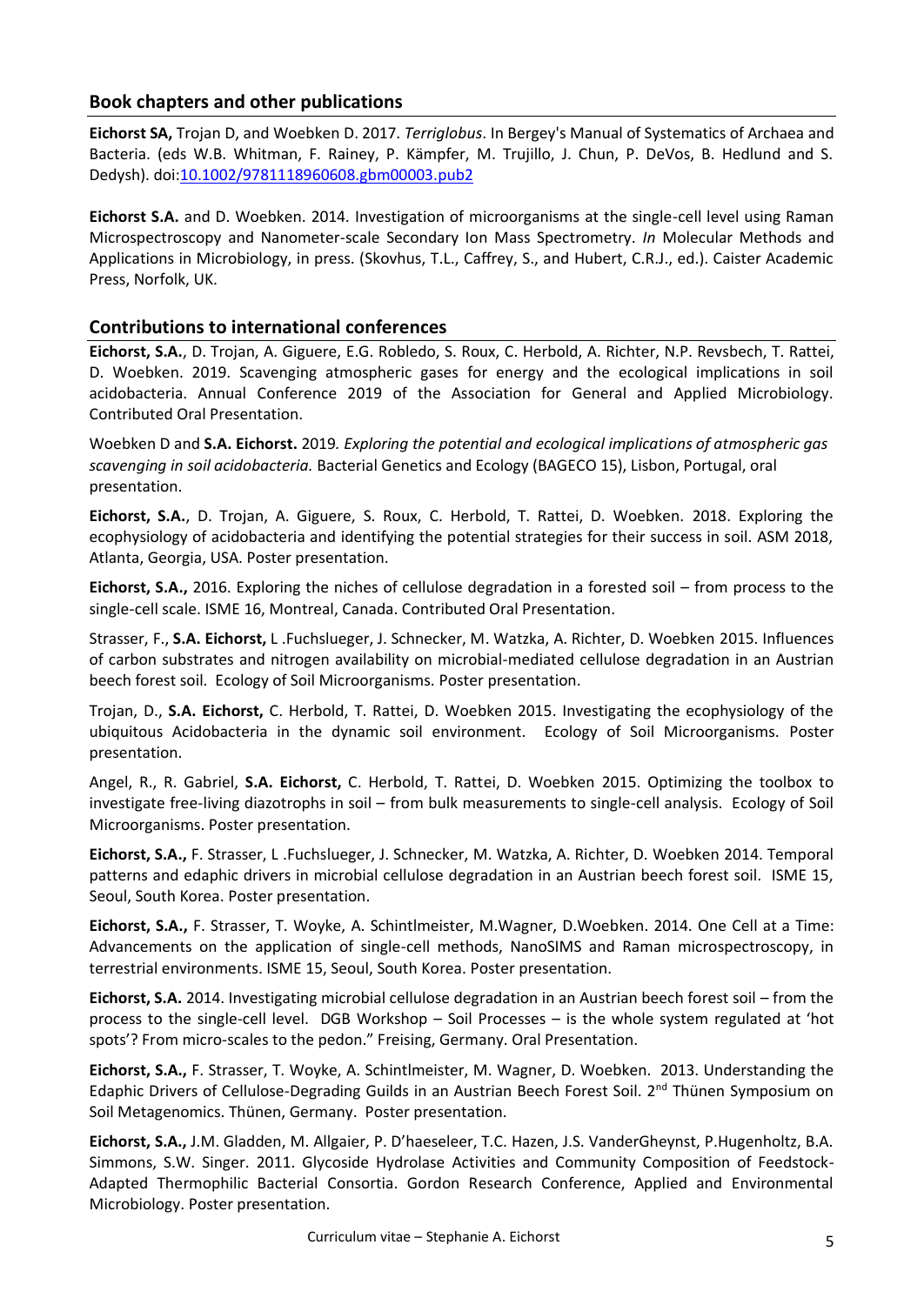**Eichorst, S.A**. 2010. Identification of active bacterial and fungal cellulolytic communities in soils. Joint BioEnergy Institute, Deconstruction/Microbial Communities Division. Invited Seminar.

**Eichorst, S.A.**, C.R. Kuske. 2010. Identification of active bacterial and fungal cellulolytic communities using stable isotope probing and in-depth rDNA sequencing across pine forest soils. ISME 13, Seattle, Washington USA. Poster presentation.

Kuske, C.R., J. Dunbar, G. Xie, L. Ticknor, **S.A. Eichorst**, L. Gallegos-Graves, S. Silva, C. Weber, D. Zak, R. Vilgalys, C. Schadt, D. Evans, P. Megonigal, B. Hungate, R. Jackson, A. Porras-Alfaro, S. Tringe. 2010. Responses of soil bacterial and fungal communities to long term elevated carbon dioxide and other environmental factors in six terrestrial ecosystems. ISME 13, Seattle, Washington USA. Poster presentation.

Lui, K.L., G. Xie, A. Porras-Alfaro, **S.A. Eichorst**, N. Hengartner, C.R. Kuske. 2010. Curated LSU rRNA and ITS database and a fungal classifier for short read sequences. ISME 13, Seattle, Washington USA. Poster presentation.

Kuske, C.R., J. Dunbar, L. Ticknor, **S.A. Eichorst**, D. Zak, R. Vilgalys, C. Schadt, D. Evans, P. Megonigal, B. Hungate, R. Jackson. 2010. Spatial variability and influence of edaphic factors on biogeographic patterns in soil communities within and across six terrestrial biomes. ISME 13, Seattle, Washington USA. Poster presentation.

**Eichorst, S.A.**, J.F. Challacombe, N. Ward, T.M. Schmidt, C.R. Kuske. 2008. Genomic and physiological description of subdivision 1 and 3 in the phylum *Acidobacteria*. ASM 108th General Meeting, Boston, Massachusetts, USA. Poster presentation.

J.F. Challacombe, G. Xie, **S.A. Eichorst**, T.S. Brettin, C.R. Kuske. 2008. Factors contributing to the large genome of the soil bacterium *Solibacter usitatus*. ASM 108th General Meeting, Boston, Massachusetts, USA. Poster presentation.

**Eichorst, S.A.**, J.F. Challacombe, N. Ward, T.M. Schmidt, C.R. Kuske. 2008. Genomic and physiological description of subdivision 1 and 3 in the phylum *Acidobacteria.* Department of Energy, Los Alamos National Laboratory, Bioscience, Biosecurity, and Cognitive Science Capability Review, Los Alamos, USA. Poster presentation, award winner.

Z.M.P. Lee, **S.A. Eichorst**, T.M. Schmidt. 2007. Exploring the Effect of Variation in Translational Machinery on Bacterial Growth Efficiency. ASM 107<sup>th</sup> General Meeting, Toronto, Canada. Poster presentation.

**Eichorst, S.A.**, J.A. Breznak, T.M. Schmidt. 2005. Isolation and Characterization of Carotenoid Containing Strains of the Phylum *Acidobacteria* from Soil. ASM 105th General Meeting, Atlanta, Georgia, USA. Poster presentation.

**Eichorst, S.A.**, B. Stevenson, D. Engles, T.M. Schmidt, J.A. Breznak. 2003. Methanol-Induced Shifts in Acidobacterium Diversity and Isolation of a Novel Acidobacterium from Soil**.** LTER All-Investigator Meeting, East Lansing, USA. Poster presentation.

**Eichorst, S.A.**, B. Stevenson, D. Engles, T.M. Schmidt, J.A. Breznak. 2003. Methanol-Induced Shifts in Acidobacterium Diversity and Isolation of a Novel Acidobacterium from Soil. ASM 103<sup>rd</sup> General Meeting Washington, DC, USA. Poster presentation.

B. Stevenson, **S.A. Eichorst**, J. Wertz, T.M. Schmidt, J.A. Breznak. 2003. Plate Wash PCR: A method to streamline the isolation of novel organisms. ASM 103<sup>rd</sup> General Meeting Washington, DC, USA. Poster presentation.

# **Public Outreach**

**University of Vienna, KinderUni.** 2014-current. Summer Workshop entitled "What would the world look like without microbes? Adventures into the microbial world". ([https://www.kinderuni.at/kinderuniwien/\)](https://www.kinderuni.at/kinderuniwien/)

**American International School** – 3-day workshop for school children entitled "An Underground Adventure. Dirt – The Scoop on Soil". ([http://www.ais.at/\)](http://www.ais.at/)